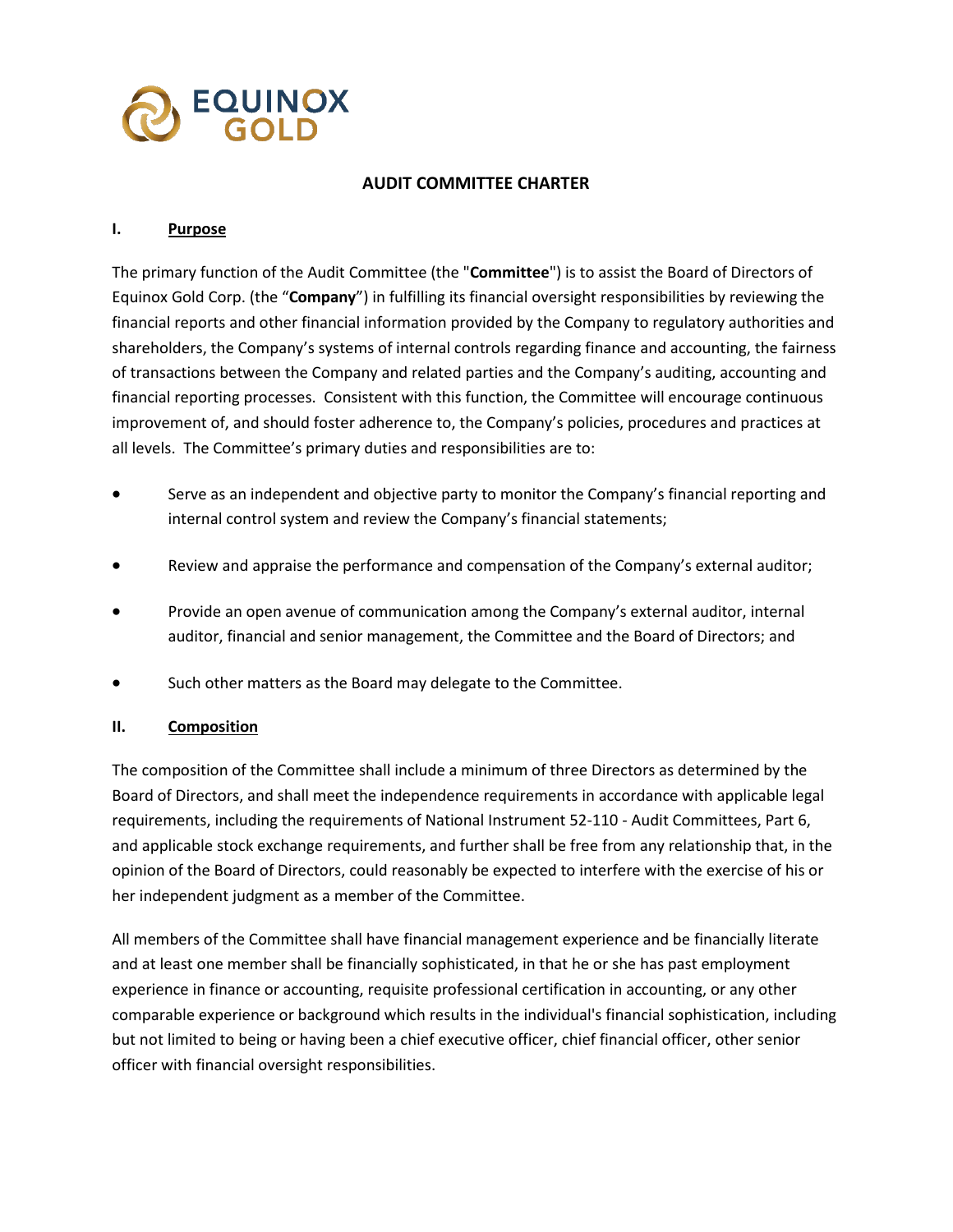For the purposes of the Company's Charter, the definition of "financially literate" is the ability to read and understand a set of financial statements that present a breadth and level of complexity of accounting issues that are generally comparable to the breadth and complexity of the issues that can reasonably be expected to be raised by the Company's financial statements.

The members of the Committee shall be appointed by the Board of Directors. Unless a Chair is elected by the full Board of Directors, the members of the Committee may designate a Chair by a majority vote of the full Committee membership.

# **III. Meetings**

The Committee shall meet at least quarterly*,* or more frequently as circumstances dictate. The meetings will take place as the Committee or the Chair of the Committee shall determine, upon 48 hours' notice to each of its members. The notice period may be waived by a quorum of the Committee. The Committee may ask members of Management or others to attend meetings or to provide information as necessary.

The quorum for the transaction of business at any meeting of the Committee shall be a majority of the members of the Committee or subcommittee present in person or by telephone or other telecommunication device that permits all persons participating in the meeting to speak and to hear each other. Decisions by the Committee will be by the affirmative vote of a majority of the members of the Committee, or by consent resolutions in writing signed by each member of the Committee.

The Committee shall prepare and maintain minutes of its meetings, and periodically report to the Board of Directors regarding such matters as are relevant to the Committee's discharge of its responsibilities, and shall report in writing on request of the Chairman of the Board. As part of its duty to foster open communication, the Committee will meet at least annually with the Chief Financial Officer, the internal auditor and the external auditor in separate sessions.

# **IV. Subcommittees**

The Committee may form and delegate authority to one or more subcommittees, which may consist of one or more members, as it deems necessary or appropriate from time to time under the circumstances. The quorum for the transaction of business at any meeting of the Subcommittee shall be a majority of the members of the subcommittee.

## **V. Responsibilities and Duties**

The Committee shall take charge of all responsibilities imparted on an audit committee of a public company, as they may apply from time to time to the Company, under applicable laws and stock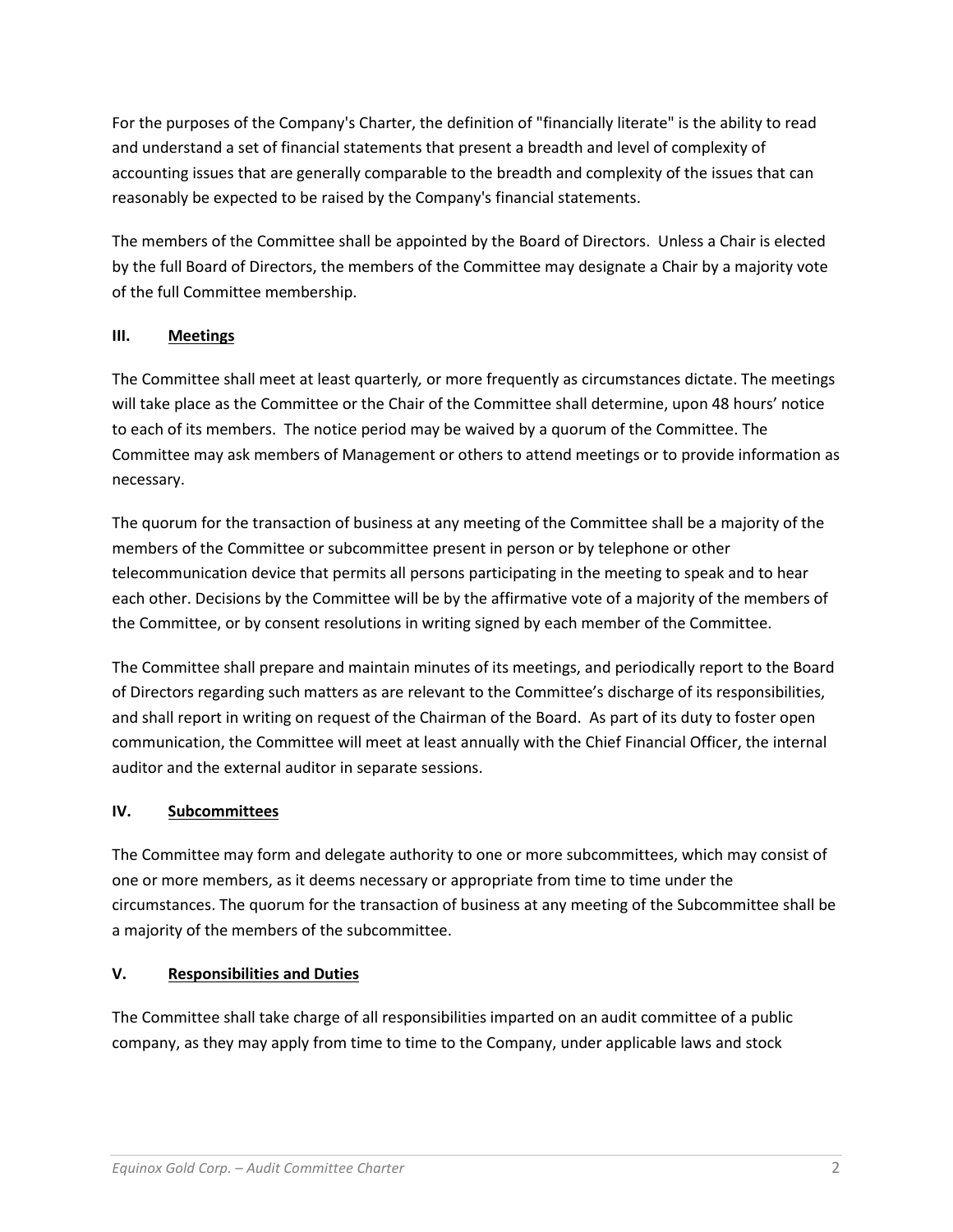exchange requirements and any other requirements of applicable regulatory and professional bodies. To fulfill its responsibilities and duties, the Committee shall:

## *Financial Reporting Processes*

- 1. Review and recommend to the Board for approval the Company's annual and interim (quarterly) financial statements, Management's Discussion and Analysis ("MD&A"), and any annual and interim earnings-related press releases, before the Company publicly discloses this information and any financial reports or other material financial information that are submitted to any governmental body, stock exchange or to the public, including any certification, report, opinion, or review rendered by the external auditor and, in accordance with the Company's Communications and Corporate Disclosure Policy, material non-GAAP (generally accepted accounting principles) financial measures, non-GAAP ratios, total of segments measures, capital management measures, and supplementary financial measures (each as defined in National Instrument 52-112 – Non-GAAP and Other Financial Measures Disclosure).
- 2. Obtain assurance the Company has the proper systems and procedures, internal controls over financial reporting, information technology systems, and disclosure controls and procedures in place so that the Company's financial statements, MD&A, and other financial reports, other financial information, including all Company disclosure of financial information extracted or derived from the Company's financial statements and other reports, satisfy all legal and regulatory requirements. The Audit Committee shall periodically assess the adequacy of such systems, procedures and controls.
- 3. In consultation with the external auditor, review with management the integrity of the Company's financial reporting process, both internal and external.
- 4. In connection with the annual audit, review material written matters between the external auditor and management, such as management letters, schedules of unadjusted differences and analyses of alternative assumptions, estimates or generally accepted accounting methods.
- 5. Consider the external auditor's judgments about the quality and appropriateness of the Company's accounting principles, practices and internal controls as applied in its financial reporting.
- 6. Consider and approve, if appropriate, changes to the Company's accounting principles, practices and internal controls over financial reporting as suggested by the external auditor and management.
- 7. Review significant judgments made by management in the preparation of the financial statements and the view of the external auditor as to appropriateness of such judgments.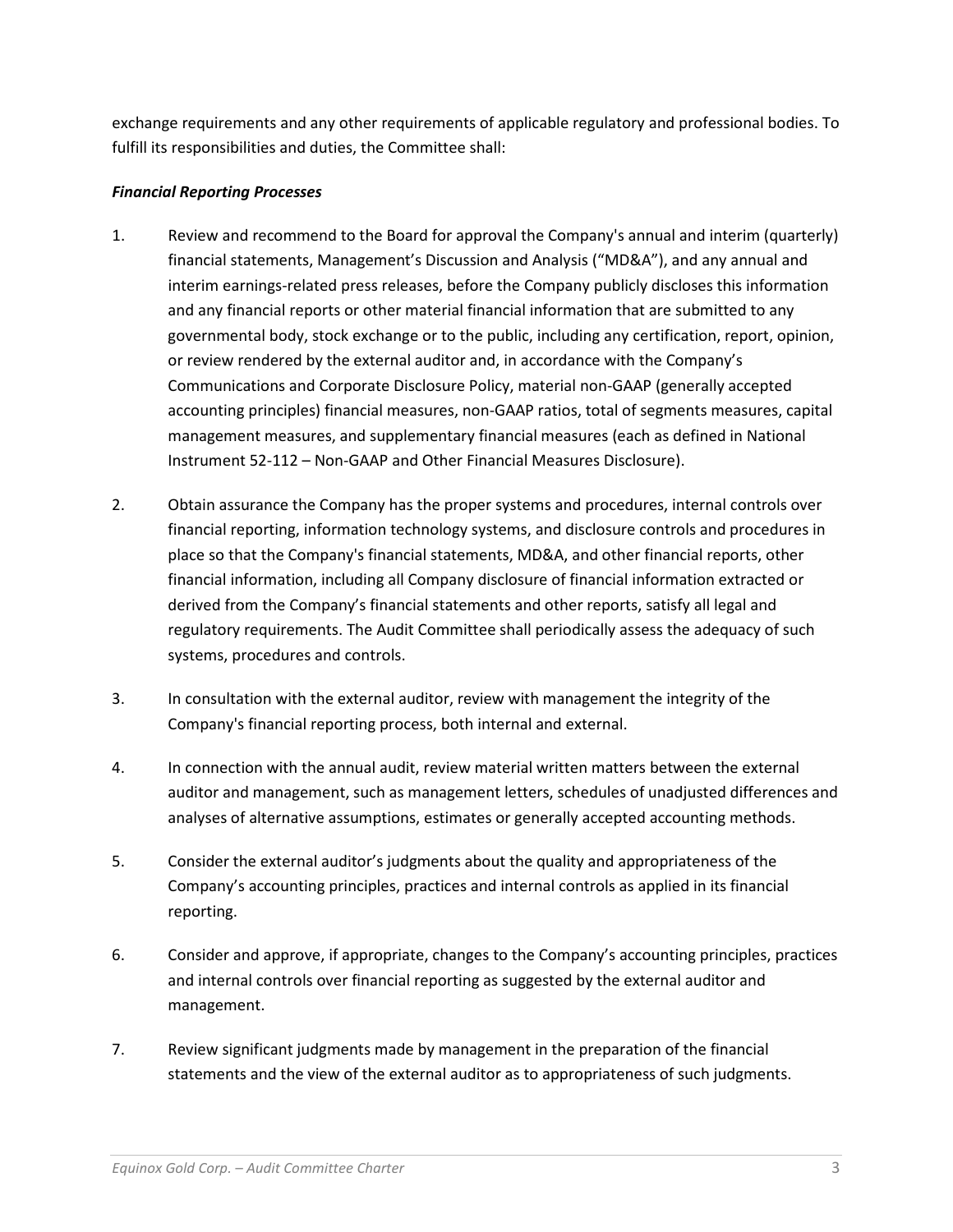- 8. Following completion of the annual audit, review separately with management and the external auditor any significant difficulties encountered during the course of the audit, including any restrictions on the scope of work or access to required information.
- 9. Review and assist in the resolution of any significant disagreement between management and the external auditor in connection with the preparation of the financial statements and financial reporting generally.
- 10. Review with the external auditor and management the extent to which changes and improvements in financial or accounting practices have been implemented.
- 11. Review certification processes relating to preparation and filing of reports and financial information.
- 12. Establish procedures for the receipt, retention and treatment of complaints or concerns received by the Company regarding accounting, internal accounting controls or auditing matters, and for the confidential, anonymous submission by employees of the Company of concerns regarding questionable accounting or auditing matters.

### *Internal Audit*

- 13. Review and advise on the selection and removal of the head of internal audit and the organizational structure of the internal audit group.
- 14. Review the activities of the internal audit group, including its annual audit plan.
- 15. Periodically review, with the head of internal audit, any matters that the Committee or the head of internal audit believes should be discussed, including any significant difficulties, disagreements with management, or scope restrictions encountered in the course of the work planned or performed by the internal audit group.
- 16. Periodically review, with the external auditor, the internal audit group's responsibility, budget, and staffing.

## *Enterprise Risk Management (ERM)*

- 17. Review the ERM process, including its annual risk management plan.
- 18. Provide oversight over the ERM process to assess the adequacy of its design and if it is operating effectively.
- 19. Receive regular reports from management on the risks the Company faces, and the status of action plans implemented by management to mitigate such risks.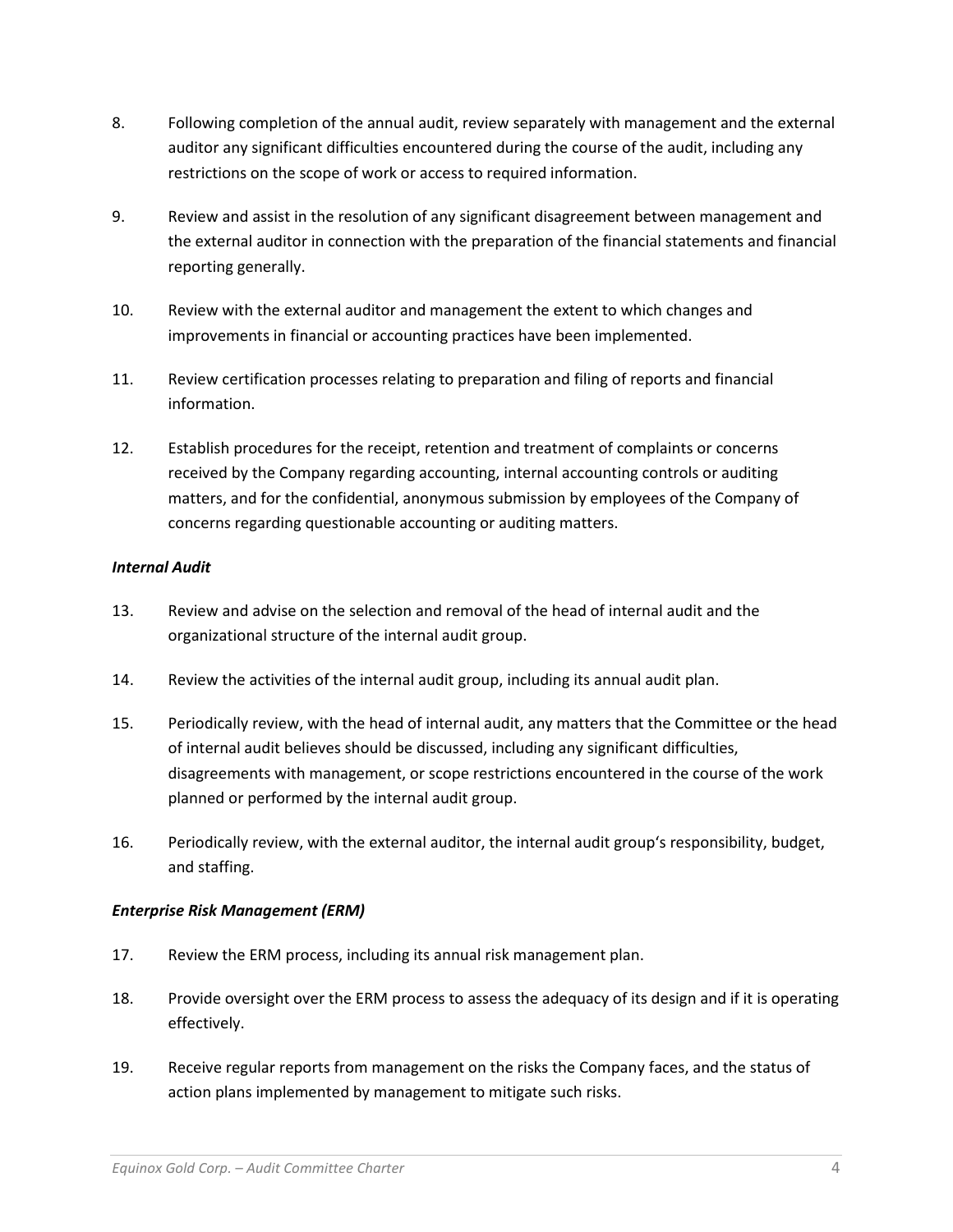20. Periodically review, with the external auditor, the ERM process, budget, and staffing.

### *External Auditor*

- 21. Review annually the performance of the external auditor who shall report directly to the Committee and who will be ultimately accountable to the Committee and the Board of Directors as representatives of the shareholders of the Company.
- 22. Obtain annually a formal written statement by the external auditor setting forth all relationships between the external auditor, including its network firms, and the Company that could reasonably be considered to bear on the independence of the auditor. Confirm with the external auditor that they are registered as a participating audit firm in good standing with the Canadian Public Accountability Board.
- 23. Review and discuss with the external auditor any disclosed relationships or services that may affect the objectivity and independence of the external auditor.
- 24. Take, or recommend that the Board of Directors take, appropriate action to oversee the independence of the external auditor.
- 25. Be responsible for overseeing and recommending to the Board (subject to the approval of the shareholders, where required) the appointment of the Company's external auditor and for the compensation, retention and oversight of the work of the external auditor engaged by the Company.
- 26. At each meeting, consult with the external auditor, without the presence of management, about the quality of the Company's accounting principles, internal controls and the completeness and accuracy of the Company's financial statements.
- 27. Review and approve the Company's hiring policies regarding partners, employees and former partners and employees of the present and former external auditor of the Company.
- 28. Review with management and the external auditor the audit plan for the year-end financial statements, the intended template for such statements and oversee the audit.
- 29. Review and pre-approve all audit and audit-related services and the fees and other compensation related thereto, and any non-audit services provided by the Company's external auditor and the fees and other compensation related.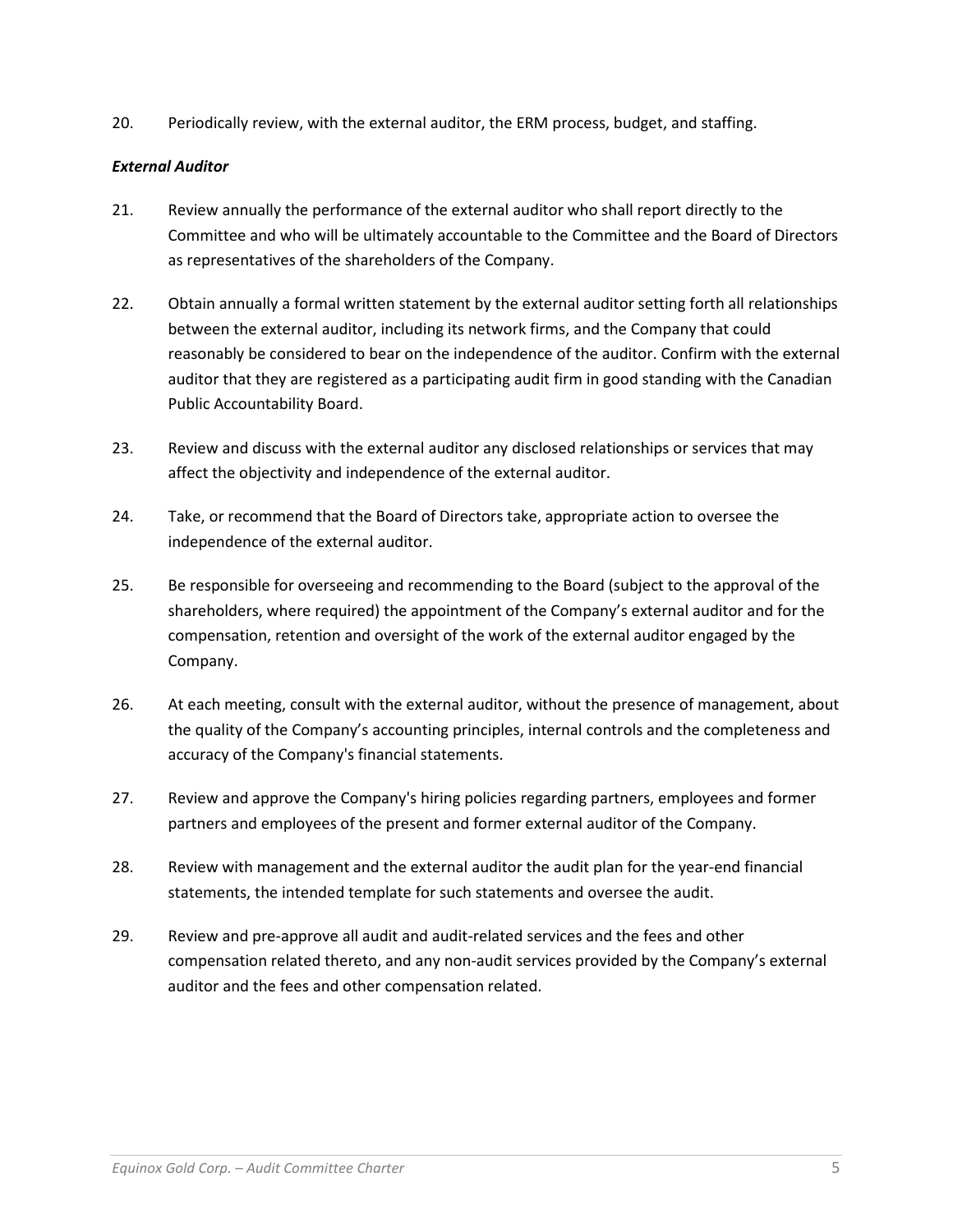The pre-approval requirement is waived with respect to the provision of non-audit services by the auditor if:

- (i) such services were not recognized by the Company at the time of the engagement to be non-audit services; and
- (ii) such services are promptly brought to the attention of the Committee by the Company and approved, prior to the completion of the audit, by the Committee or by one or more members of the Committee to whom authority to grant such approvals has been delegated by the Committee.

The pre-approval of non-audit services by any member to whom authority has been delegated must be presented to the Committee at its first scheduled meeting following such pre-approval.

# **VI. Other Responsibilities**

- 30. Review with management the Company's financial fraud risk assessment, including an annual review of the top fraud risks identified by management, and the policies and practices adopted by the Company to mitigate those risks.
- 31. Review for fairness any proposed related-party transactions and make recommendations to the Board of Directors whether any such transactions should be approved.
- 32. Recommend to the Compensation, Nomination and Governance Committee the qualifications and criteria for membership on the Committee.
- 33. The Committee may retain and terminate the services of outside specialists, counsel, accountants or other consultants and advisors to the extent it deems appropriate and shall have the sole authority to approve their fees and other retention terms. The Company shall provide for appropriate funding, as determined by the Committee, for payment of compensation to any advisors retained by the Committee and to the external auditor engaged by the Company for the purpose of rendering or issuing an audit report or performing any other audit, review or attestation services and ordinary administrative expenses of the Committee that are necessary or appropriate in carrying out its duties.
- 34. The Committee shall evaluate its own performance at least annually and recommend to the Compensation and Corporate Governance Committee the qualifications and criteria for membership on the Committee.
- 35. Perform other activities related to this Charter as requested by the board of directors.
- 36. Review annually the adequacy of this Charter and recommend appropriate revisions to the Board of Directors.